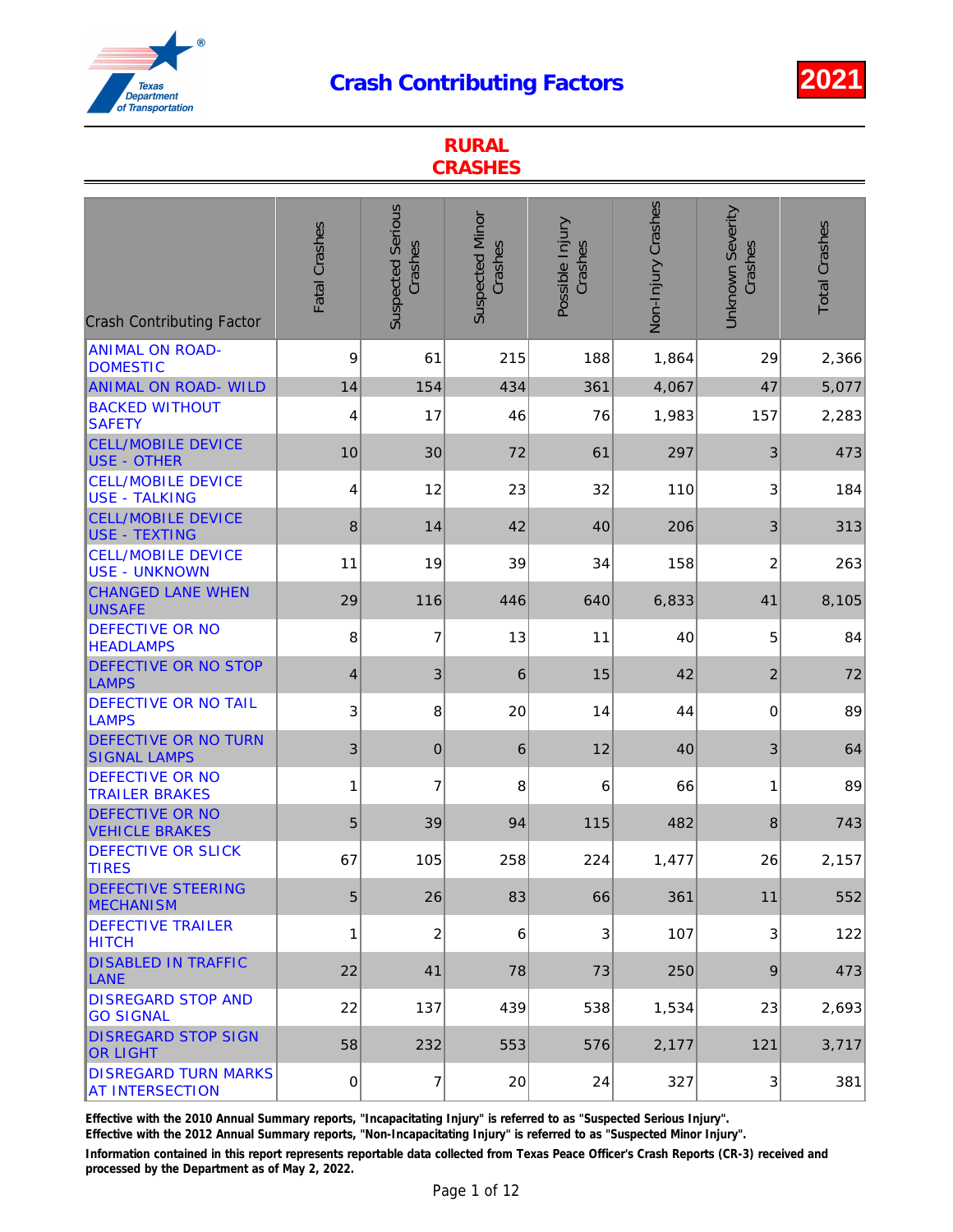

| <b>RURAL</b><br><b>CRASHES</b>                                                                            |                  |                                     |                                   |                            |                    |                             |                      |  |  |
|-----------------------------------------------------------------------------------------------------------|------------------|-------------------------------------|-----------------------------------|----------------------------|--------------------|-----------------------------|----------------------|--|--|
| <b>Crash Contributing Factor</b>                                                                          | Fatal Crashes    | <b>Suspected Serious</b><br>Crashes | <b>Suspected Minor</b><br>Crashes | Possible Injury<br>Crashes | Non-Injury Crashes | Unknown Severity<br>Crashes | <b>Total Crashes</b> |  |  |
| <b>DISREGARD WARNING</b><br><b>SIGN AT CONSTRUCTION</b>                                                   | $\overline{2}$   | $\overline{7}$                      | 13                                | 12                         | 66                 | 5                           | 105                  |  |  |
| <b>DISTRACTION IN</b><br><b>VEHICLE</b>                                                                   | 44               | 187                                 | 523                               | 498                        | 2,811              | 91                          | 4,154                |  |  |
| <b>DRIVER INATTENTION</b>                                                                                 | 122              | 698                                 | 2,236                             | 2,244                      | 14,061             | 615                         | 19,976               |  |  |
| <b>DROVE WITHOUT</b><br><b>HEADLIGHTS</b>                                                                 | 16               | 25                                  | 30                                | 32                         | 100                | 6                           | 209                  |  |  |
| <b>FAILED TO CONTROL</b><br><b>SPEED</b>                                                                  | 210              | 1,126                               | 3,608                             | 4,522                      | 24,273             | 883                         | 34,622               |  |  |
| <b>FAILED TO DRIVE IN</b><br><b>SINGLE LANE</b>                                                           | 516              | 1,137                               | 1,891                             | 1,729                      | 9,045              | 1,153                       | 15,471               |  |  |
| <b>FAILED TO GIVE HALF OF</b><br>ROADWAY                                                                  | 8                | 38                                  | 86                                | 72                         | 602                | 11                          | 817                  |  |  |
| <b>FAILED TO HEED</b><br><b>WARNING SIGN</b>                                                              | 9                | 35                                  | 30                                | 28                         | 175                | 12                          | 289                  |  |  |
| <b>FAILED TO PASS TO LEFT</b><br><b>SAFELY</b>                                                            | 12               | 52                                  | 129                               | 124                        | 1,032              | 72                          | 1,421                |  |  |
| <b>FAILED TO PASS TO</b><br><b>RIGHT SAFELY</b>                                                           | $\overline{c}$   | 9                                   | 36                                | 30                         | 365                | 9                           | 451                  |  |  |
| <b>FAILED TO SIGNAL OR</b><br><b>GAVE WRONG SIGNAL</b>                                                    | $\boldsymbol{0}$ | 8                                   | 31                                | 23                         | 239                | $\overline{2}$              | 303                  |  |  |
| <b>FAILED TO SLOW OR</b><br><b>MOVE OVER FOR</b><br><b>VEHICLES DISPLAYING</b><br><b>EMERGENCY LIGHTS</b> | 2                | 6                                   | 17                                | 7                          | 46                 | 0                           | 78                   |  |  |
| <b>FAILED TO STOP AT</b><br><b>PROPER PLACE</b>                                                           | 3                | 16                                  | 95                                | 73                         | 447                | 11                          | 645                  |  |  |
| <b>FAILED TO STOP FOR</b><br><b>SCHOOL BUS</b>                                                            | 0                | 1                                   | $\overline{2}$                    | 3                          | 16                 | $\mathbf 0$                 | 22                   |  |  |
| <b>FAILED TO STOP FOR</b><br><b>TRAIN</b>                                                                 | 6                | 3                                   | 12                                | $\overline{7}$             | 21                 | $\overline{4}$              | 53                   |  |  |
| <b>FAILED TO YIELD ROW -</b><br><b>EMERGENCY VEHICLE</b>                                                  | 0                | 4                                   | 14                                | 16                         | 59                 | 1                           | 94                   |  |  |
| <b>FAILED TO YIELD ROW -</b><br><b>OPEN INTERSECTION</b>                                                  | 8                | 51                                  | 177                               | 201                        | 1,231              | 11                          | 1,679                |  |  |
| <b>FAILED TO YIELD ROW -</b><br><b>PRIVATE DRIVE</b>                                                      | 22               | 104                                 | 351                               | 488                        | 3,108              | 20                          | 4,093                |  |  |
| <b>FAILED TO YIELD ROW -</b><br><b>STOP SIGN</b>                                                          | 95               | 430                                 | 1,114                             | 1,166                      | 4,763              | 36                          | 7,604                |  |  |
| <b>FAILED TO YIELD ROW -</b><br><b>TO PEDESTRIAN</b>                                                      | 1                | 19                                  | 54                                | 23                         | 19                 | $\boldsymbol{2}$            | 118                  |  |  |

Effective with the 2010 Annual Summary reports, "Incapacitating Injury" is referred to as "Suspected Serious Injury".

Effective with the 2012 Annual Summary reports, "Non-Incapacitating Injury" is referred to as "Suspected Minor Injury".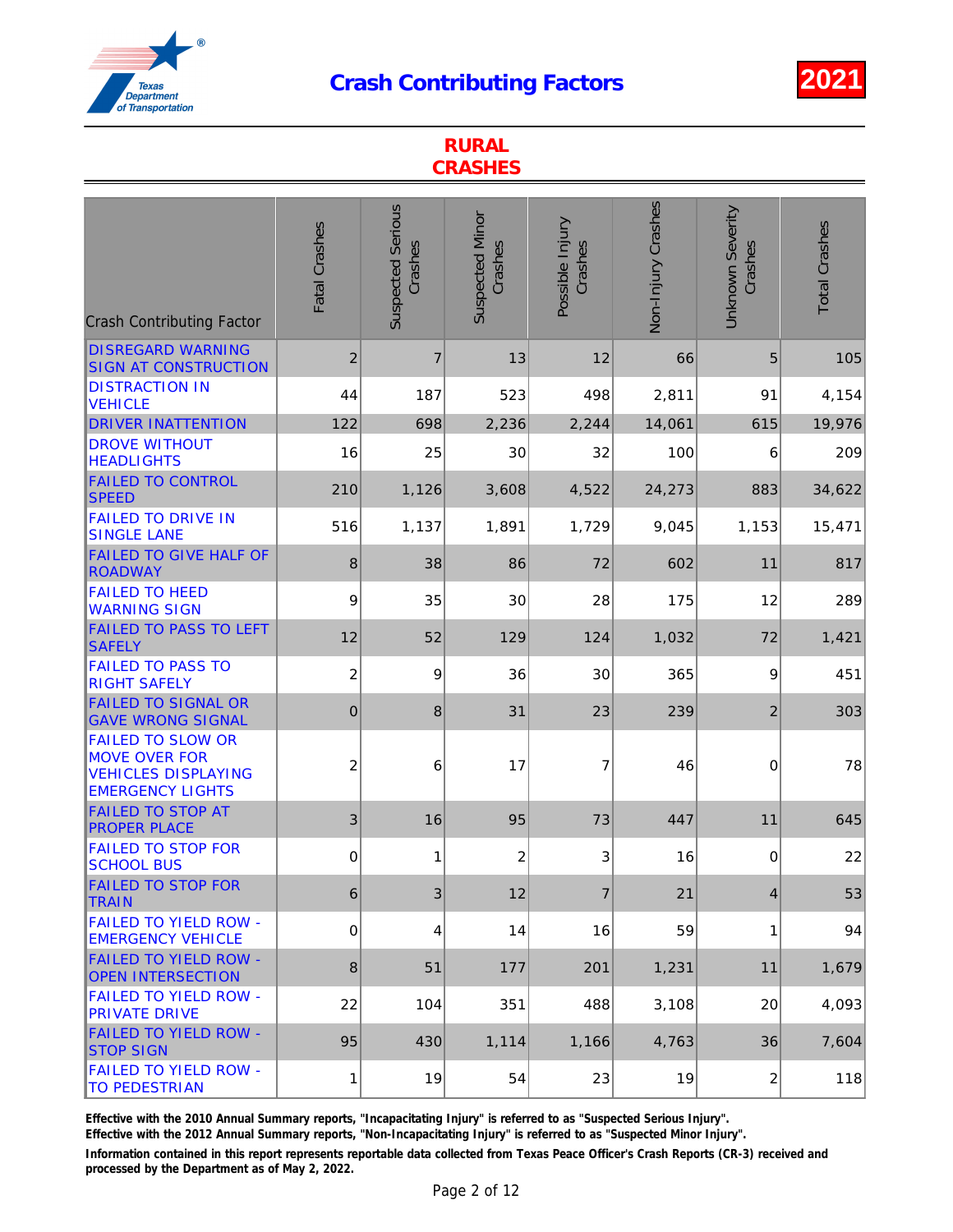

| <b>RURAL</b><br><b>CRASHES</b>                                         |                         |                                     |                                   |                            |                    |                             |                      |  |  |
|------------------------------------------------------------------------|-------------------------|-------------------------------------|-----------------------------------|----------------------------|--------------------|-----------------------------|----------------------|--|--|
| <b>Crash Contributing Factor</b>                                       | Fatal Crashes           | <b>Suspected Serious</b><br>Crashes | <b>Suspected Minor</b><br>Crashes | Possible Injury<br>Crashes | Non-Injury Crashes | Unknown Severity<br>Crashes | <b>Total Crashes</b> |  |  |
| <b>FAILED TO YIELD ROW -</b><br><b>TURN ON RED</b>                     | 1                       | 12                                  | 31                                | 50                         | 451                | 5                           | 550                  |  |  |
| <b>FAILED TO YIELD ROW -</b><br><b>TURNING LEFT</b>                    | 56                      | 322                                 | 915                               | 1,083                      | 4,319              | 38                          | 6,733                |  |  |
| <b>FAILED TO YIELD ROW -</b><br><b>YIELD SIGN</b>                      | 18                      | 42                                  | 118                               | 127                        | 569                | $\overline{4}$              | 878                  |  |  |
| <b>FATIGUED OR ASLEEP</b>                                              | 118                     | 355                                 | 713                               | 572                        | 2,674              | 69                          | 4,501                |  |  |
| <b>FAULTY EVASIVE ACTION</b><br><b>FIRE IN VEHICLE</b>                 | 167<br>1                | 472<br>$\mathbf 0$                  | 1,028                             | 881                        | 4,596<br>201       | 157<br>5                    | 7,301                |  |  |
| <b>FLEEING OR EVADING</b><br><b>POLICE</b>                             | 30                      | 71                                  | 2<br>98                           | 3<br>85                    | 358                | 59                          | 212<br>701           |  |  |
| <b>FOLLOWED TOO CLOSELY</b>                                            | 6                       | 62                                  | 268                               | 405                        | 2,461              | 32                          | 3,234                |  |  |
| <b>HAD BEEN DRINKING</b>                                               | 108                     | 301                                 | 454                               | 331                        | 1,294              | 172                         | 2,660                |  |  |
| <b>HANDICAPPED DRIVER</b><br>(EXPLAIN IN NARRATIVE)                    | 3                       | 3                                   | 20                                | 13                         | 36                 | 1                           | 76                   |  |  |
| <b>ILL (EXPLAIN IN</b><br>NARRATIVE)                                   | 54                      | 142                                 | 276                               | 393                        | 411                | 14                          | 1,290                |  |  |
| <b>IMPAIRED VISIBILITY</b><br>(EXPLAIN IN NARRATIVE)                   | 48                      | 94                                  | 219                               | 197                        | 969                | 15                          | 1,542                |  |  |
| <b>IMPROPER START FROM</b><br><b>PARKED POSITION</b>                   | 1                       | $\overline{2}$                      | 26                                | 32                         | 250                | 6                           | 317                  |  |  |
| <b>LOAD NOT SECURED</b>                                                | $\overline{\mathbf{c}}$ | $\overline{7}$                      | 33                                | 25                         | 509                | 7                           | 583                  |  |  |
| <b>OPENED DOOR INTO</b><br><b>TRAFFIC LANE</b>                         | 1                       | 3                                   | $\overline{4}$                    | $\overline{2}$             | 30                 | $\overline{2}$              | 42                   |  |  |
| <b>OVERSIZED VEHICLE OR</b><br><b>LOAD</b>                             | 6                       | 3                                   | 3                                 | 9                          | 183                | 9                           | 213                  |  |  |
| <b>OVERTAKE AND PASS</b><br><b>INSUFFICIENT</b><br><b>CLEARANCE</b>    | 12                      | 22                                  | 20                                | 21                         | 213                | 5                           | 293                  |  |  |
| <b>PARKED AND FAILED TO</b><br><b>SET BRAKES</b>                       | $\mathbf 0$             | 0                                   | 6                                 | 2                          | 38                 | 8                           | 54                   |  |  |
| <b>PARKED IN TRAFFIC LANE</b>                                          | 21                      | 26                                  | 50                                | 55                         | 249                | 13                          | 414                  |  |  |
| <b>PARKED WITHOUT</b><br><b>LIGHTS</b>                                 | 1                       | 1                                   | 10                                | 5                          | 43                 | 1                           | 61                   |  |  |
| <b>PASSED IN NO PASSING</b><br>LANE                                    | 23                      | 64                                  | 78                                | 62                         | 496                | 6                           | 729                  |  |  |
| <b>PASSED ON RIGHT</b><br><b>SHOULDER</b>                              | 7                       | 6                                   | 33                                | 26                         | 257                | 0                           | 329                  |  |  |
| <b>PEDESTRIAN FAILED TO</b><br>YIELD RIGHT OF WAY TO<br><b>VEHICLE</b> | 170                     | 137                                 | 105                               | 50                         | 52                 | $\mathbf 1$                 | 515                  |  |  |

Effective with the 2010 Annual Summary reports, "Incapacitating Injury" is referred to as "Suspected Serious Injury".

Effective with the 2012 Annual Summary reports, "Non-Incapacitating Injury" is referred to as "Suspected Minor Injury".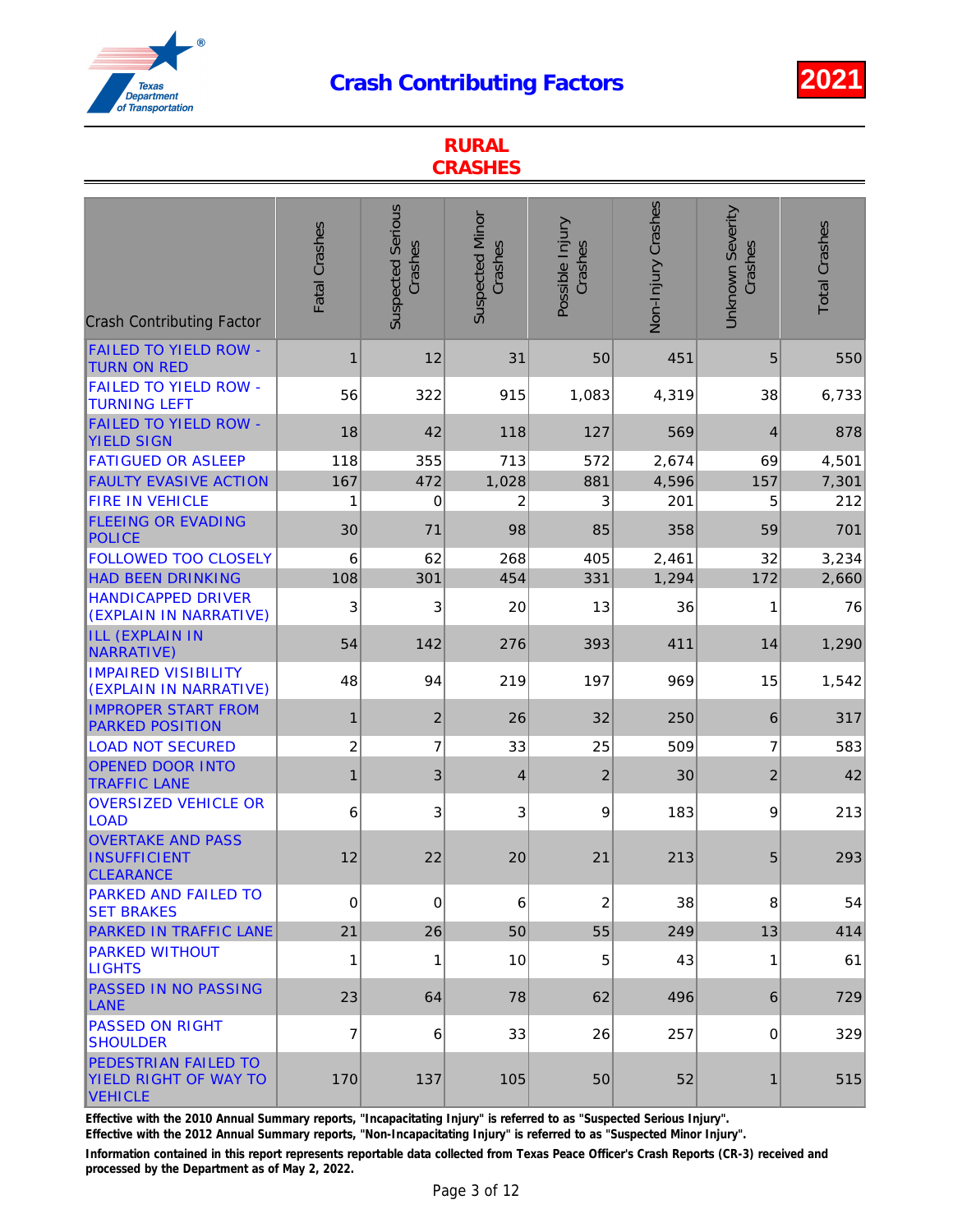RURAL



|                                                                  | NUNAL<br><b>CRASHES</b> |                                     |                                   |                            |                    |                                    |                      |  |  |
|------------------------------------------------------------------|-------------------------|-------------------------------------|-----------------------------------|----------------------------|--------------------|------------------------------------|----------------------|--|--|
| <b>Crash Contributing Factor</b>                                 | Fatal Crashes           | <b>Suspected Serious</b><br>Crashes | <b>Suspected Minor</b><br>Crashes | Possible Injury<br>Crashes | Non-Injury Crashes | <b>Unknown Severity</b><br>Crashes | <b>Total Crashes</b> |  |  |
| <b>ROAD RAGE</b>                                                 | 6                       | 14                                  | 31                                | 28                         | 346                | 5                                  | 430                  |  |  |
| <b>SPEEDING - (OVERLIMIT)</b>                                    | 126                     | 111                                 | 115                               | 69                         | 313                | 26                                 | 760                  |  |  |
| <b>TAKING MEDICATION</b><br>(EXPLAIN IN NARRATIVE)               | $\overline{7}$          | 10                                  | 18                                | 22                         | 39                 | $\overline{c}$                     | 98                   |  |  |
| <b>TURNED IMPROPERLY -</b><br><b>CUT CORNER ON LEFT</b>          | 3                       | 6                                   | 22                                | 46                         | 563                | 9                                  | 649                  |  |  |
| <b>TURNED IMPROPERLY -</b><br><b>WIDE RIGHT</b>                  | 1                       | 10                                  | 58                                | 71                         | 769                | 23                                 | 932                  |  |  |
| <b>TURNED IMPROPERLY -</b><br><b>WRONG LANE</b>                  | 4                       | 16                                  | 71                                | 87                         | 796                | 10                                 | 984                  |  |  |
| <b>TURNED WHEN UNSAFE</b>                                        | 36                      | 136                                 | 442                               | 390                        | 2,426              | 45                                 | 3,475                |  |  |
| <b>UNDER INFLUENCE -</b><br><b>ALCOHOL</b>                       | 358                     | 520                                 | 805                               | 554                        | 2,553              | 107                                | 4,897                |  |  |
| <b>UNDER INFLUENCE -</b><br><b>DRUG</b>                          | 180                     | 156                                 | 202                               | 175                        | 462                | 21                                 | 1,196                |  |  |
| <b>UNSAFE SPEED</b>                                              | 312                     | 973                                 | 1,747                             | 1,492                      | 9,090              | 825                                | 14,439               |  |  |
| <b>WRONG SIDE -</b><br><b>APPROACH OR</b><br><b>INTERSECTION</b> | 5                       | 13                                  | 26                                | 19                         | 77                 | 4                                  | 144                  |  |  |
| <b>WRONG SIDE - NOT</b><br><b>PASSING</b>                        | 158                     | 186                                 | 202                               | 144                        | 602                | 30                                 | 1,322                |  |  |
| <b>WRONG WAY - ONE WAY</b><br><b>ROAD</b>                        | 35                      | 33                                  | 36                                | 31                         | 96                 | $\,6$                              | 237                  |  |  |
| <b>OTHER (EXPLAIN IN</b><br><b>NARRATIVE)</b>                    | 192                     | 599                                 | 1,399                             | 1,268                      | 9,083              | 676                                | 13,217               |  |  |
| <b>NOT APPLICABLE</b>                                            | 53                      | 147                                 | 448                               | 414                        | 3,725              | 689                                | 5,476                |  |  |

The data in this report represents the number of crashes that had at least one driver reported as having the indicated contributing factor. Crashes can have none or multiple contributing factors. Therefore, the total number of crashes for this report will not equal the total number of crashes statewide.

Effective with the 2010 Annual Summary reports, "Incapacitating Injury" is referred to as "Suspected Serious Injury".

Effective with the 2012 Annual Summary reports, "Non-Incapacitating Injury" is referred to as "Suspected Minor Injury".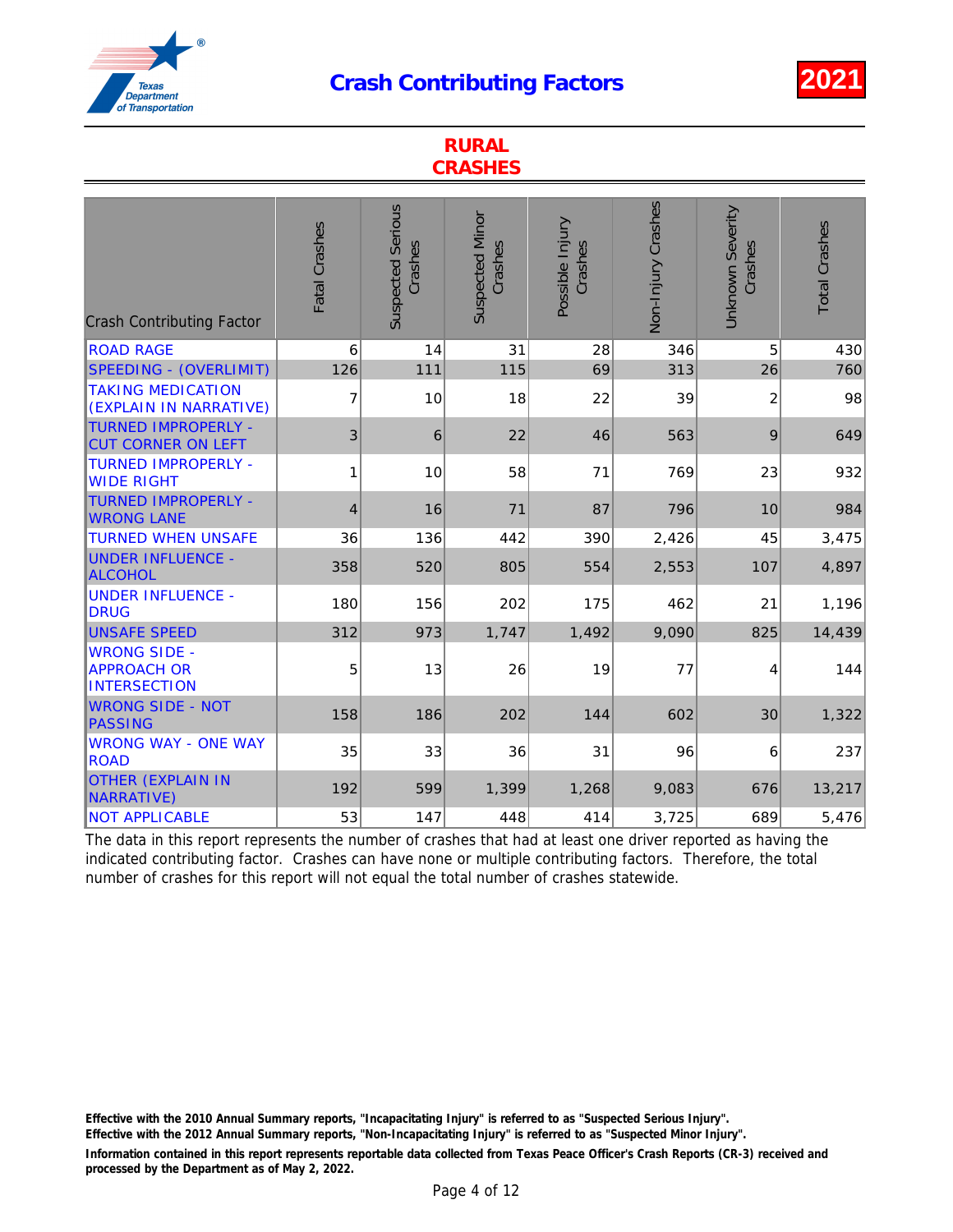

|                                                       | <b>URBAN</b><br><b>CRASHES</b> |                                     |                                   |                            |                    |                                    |                      |  |  |  |
|-------------------------------------------------------|--------------------------------|-------------------------------------|-----------------------------------|----------------------------|--------------------|------------------------------------|----------------------|--|--|--|
| <b>Crash Contributing Factor</b>                      | Fatal Crashes                  | <b>Suspected Serious</b><br>Crashes | <b>Suspected Minor</b><br>Crashes | Possible Injury<br>Crashes | Non-Injury Crashes | <b>Unknown Severity</b><br>Crashes | <b>Total Crashes</b> |  |  |  |
| <b>ANIMAL ON ROAD-</b><br><b>DOMESTIC</b>             | 1                              | 12                                  | 88                                | 77                         | 484                | 10                                 | 672                  |  |  |  |
| <b>ANIMAL ON ROAD- WILD</b>                           | $\overline{2}$                 | 20                                  | 93                                | 77                         | 771                | 15                                 | 978                  |  |  |  |
| <b>BACKED WITHOUT</b><br><b>SAFETY</b>                | $\overline{2}$                 | 19                                  | 145                               | 391                        | 5,242              | 901                                | 6,700                |  |  |  |
| <b>CELL/MOBILE DEVICE</b><br><b>USE - OTHER</b>       | 6                              | 37                                  | 152                               | 195                        | 650                | 11                                 | 1,051                |  |  |  |
| <b>CELL/MOBILE DEVICE</b><br><b>USE - TALKING</b>     | 0                              | 16                                  | 56                                | 65                         | 208                | 4                                  | 349                  |  |  |  |
| <b>CELL/MOBILE DEVICE</b><br><b>USE - TEXTING</b>     | $\overline{2}$                 | 16                                  | 62                                | 76                         | 311                | 3                                  | 470                  |  |  |  |
| <b>CELL/MOBILE DEVICE</b><br><b>USE - UNKNOWN</b>     | $\overline{7}$                 | 17                                  | 100                               | 73                         | 336                | 19                                 | 552                  |  |  |  |
| <b>CHANGED LANE WHEN</b><br><b>UNSAFE</b>             | 60                             | 378                                 | 2,323                             | 4,391                      | 27,167             | 214                                | 34,533               |  |  |  |
| <b>DEFECTIVE OR NO</b><br><b>HEADLAMPS</b>            | 6                              | 24                                  | 32                                | 31                         | 62                 | 5                                  | 160                  |  |  |  |
| <b>DEFECTIVE OR NO STOP</b><br>LAMPS                  | $\overline{2}$                 | $\mathbf{1}$                        | 10                                | 19                         | 44                 | $\mathbf{1}$                       | 77                   |  |  |  |
| <b>DEFECTIVE OR NO TAIL</b><br><b>LAMPS</b>           | 4                              | 12                                  | 14                                | 16                         | 36                 | 5                                  | 87                   |  |  |  |
| <b>DEFECTIVE OR NO TURN</b><br><b>SIGNAL LAMPS</b>    | $\overline{2}$                 | $\mathbf{1}$                        | 6                                 | 5                          | 25                 | 1                                  | 40                   |  |  |  |
| <b>DEFECTIVE OR NO</b><br><b>TRAILER BRAKES</b>       | 3                              | 3                                   | 11                                | 9                          | 37                 | 1                                  | 64                   |  |  |  |
| <b>DEFECTIVE OR NO</b><br>VEHICLE BRAKES              | 9                              | 47                                  | 316                               | 466                        | 1,368              | 24                                 | 2,230                |  |  |  |
| <b>DEFECTIVE OR SLICK</b><br><b>TIRES</b>             | 10                             | 62                                  | 257                               | 287                        | 1,295              | 40                                 | 1,951                |  |  |  |
| <b>DEFECTIVE STEERING</b><br><b>MECHANISM</b>         | $\overline{2}$                 | 21                                  | 117                               | 143                        | 557                | 16                                 | 856                  |  |  |  |
| <b>DEFECTIVE TRAILER</b><br><b>HITCH</b>              | 1                              | $\overline{c}$                      | 4                                 | 5                          | 71                 | $\overline{c}$                     | 85                   |  |  |  |
| <b>DISABLED IN TRAFFIC</b><br>LANE                    | 38                             | 86                                  | 183                               | 245                        | 643                | 19                                 | 1,214                |  |  |  |
| <b>DISREGARD STOP AND</b><br><b>GO SIGNAL</b>         | 102                            | 620                                 | 3,263                             | 5,101                      | 9,968              | 134                                | 19,188               |  |  |  |
| <b>DISREGARD STOP SIGN</b><br><b>OR LIGHT</b>         | 40                             | 322                                 | 1,760                             | 2,405                      | 6,421              | 166                                | 11,114               |  |  |  |
| <b>DISREGARD TURN MARKS</b><br><b>AT INTERSECTION</b> | $\pmb{0}$                      | 16                                  | 117                               | 210                        | 1,651              | 21                                 | 2,015                |  |  |  |

Effective with the 2010 Annual Summary reports, "Incapacitating Injury" is referred to as "Suspected Serious Injury".

Effective with the 2012 Annual Summary reports, "Non-Incapacitating Injury" is referred to as "Suspected Minor Injury".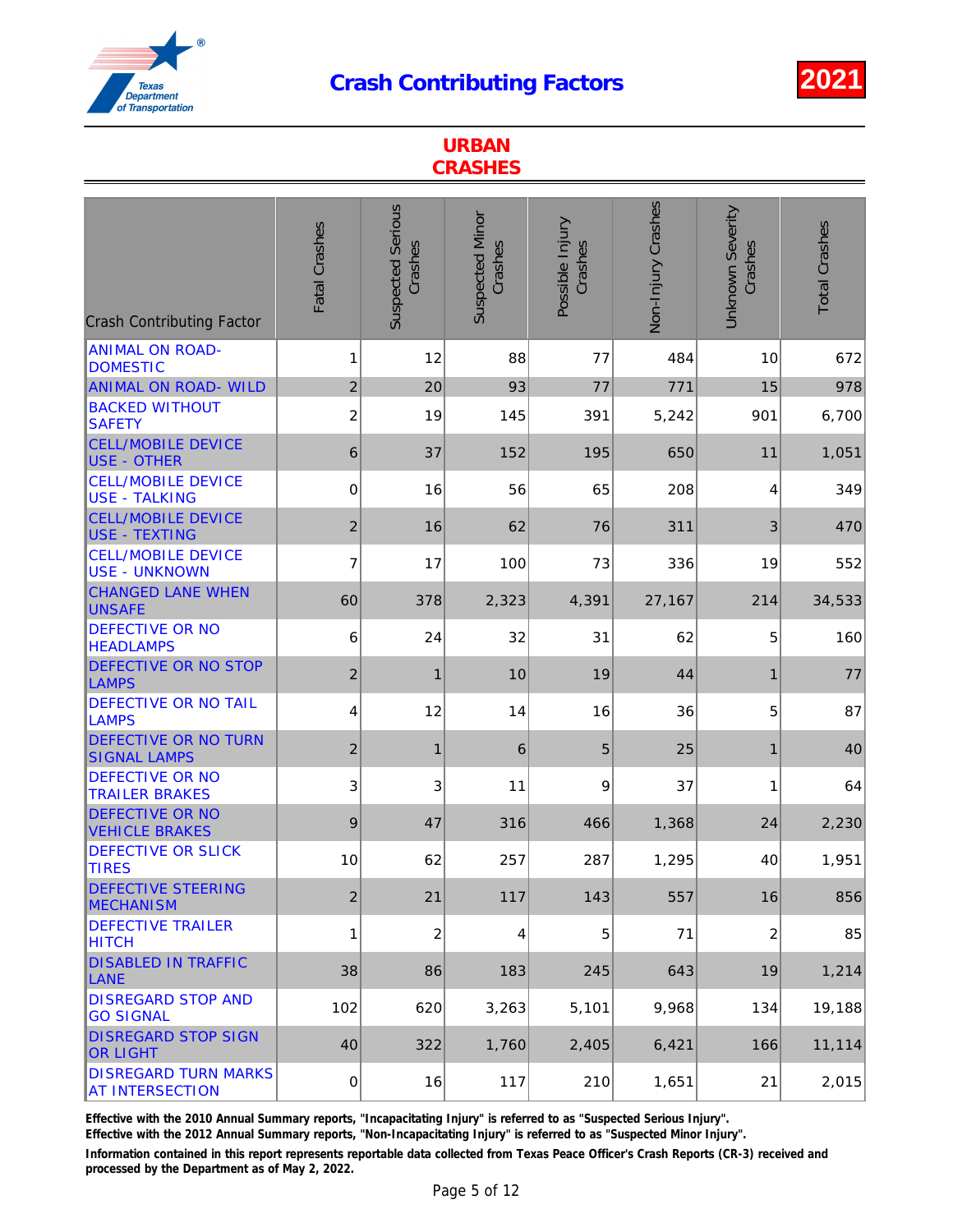

|                                                                                                           | <b>URBAN</b><br><b>CRASHES</b> |                                     |                                   |                            |                    |                                    |                      |  |  |  |
|-----------------------------------------------------------------------------------------------------------|--------------------------------|-------------------------------------|-----------------------------------|----------------------------|--------------------|------------------------------------|----------------------|--|--|--|
| <b>Crash Contributing Factor</b>                                                                          | Fatal Crashes                  | <b>Suspected Serious</b><br>Crashes | <b>Suspected Minor</b><br>Crashes | Possible Injury<br>Crashes | Non-Injury Crashes | <b>Unknown Severity</b><br>Crashes | <b>Total Crashes</b> |  |  |  |
| <b>DISREGARD WARNING</b><br><b>SIGN AT CONSTRUCTION</b>                                                   | $\overline{2}$                 | 8                                   | 30                                | 23                         | 142                | 13                                 | 218                  |  |  |  |
| <b>DISTRACTION IN</b><br><b>VEHICLE</b>                                                                   | 29                             | 205                                 | 1,105                             | 1,372                      | 5,396              | 275                                | 8,382                |  |  |  |
| <b>DRIVER INATTENTION</b>                                                                                 | 169                            | 1,362                               | 7,151                             | 9,983                      | 41,000             | 3,064                              | 62,729               |  |  |  |
| <b>DROVE WITHOUT</b><br><b>HEADLIGHTS</b>                                                                 | 10                             | 42                                  | 94                                | 106                        | 273                | 10                                 | 535                  |  |  |  |
| <b>FAILED TO CONTROL</b><br><b>SPEED</b>                                                                  | 344                            | 2,102                               | 10,488                            | 19,540                     | 62,997             | 4,032                              | 99,503               |  |  |  |
| <b>FAILED TO DRIVE IN</b><br><b>SINGLE LANE</b>                                                           | 320                            | 977                                 | 2,775                             | 3,779                      | 18,232             | 4,189                              | 30,272               |  |  |  |
| <b>FAILED TO GIVE HALF OF</b><br><b>ROADWAY</b>                                                           | $\overline{2}$                 | 16                                  | 64                                | 78                         | 467                | 100                                | 727                  |  |  |  |
| <b>FAILED TO HEED</b><br><b>WARNING SIGN</b>                                                              | $\overline{c}$                 | 14                                  | 19                                | 32                         | 156                | 16                                 | 239                  |  |  |  |
| <b>FAILED TO PASS TO LEFT</b><br><b>SAFELY</b>                                                            | 8                              | 45                                  | 167                               | 262                        | 1,866              | 312                                | 2,660                |  |  |  |
| <b>FAILED TO PASS TO</b><br><b>RIGHT SAFELY</b>                                                           | 4                              | 24                                  | 83                                | 122                        | 1,054              | 33                                 | 1,320                |  |  |  |
| <b>FAILED TO SIGNAL OR</b><br><b>GAVE WRONG SIGNAL</b>                                                    | $\mathbf 0$                    | $\overline{2}$                      | 59                                | 58                         | 350                | $\overline{2}$                     | 471                  |  |  |  |
| <b>FAILED TO SLOW OR</b><br><b>MOVE OVER FOR</b><br><b>VEHICLES DISPLAYING</b><br><b>EMERGENCY LIGHTS</b> | 4                              | 15                                  | 32                                | 30                         | 96                 | 5                                  | 182                  |  |  |  |
| <b>FAILED TO STOP AT</b><br><b>PROPER PLACE</b>                                                           | $\overline{c}$                 | 49                                  | 317                               | 522                        | 1,473              | 38                                 | 2,401                |  |  |  |
| <b>FAILED TO STOP FOR</b><br><b>SCHOOL BUS</b>                                                            | 0                              | 0                                   | 4                                 | 6                          | 10                 | 0                                  | 20                   |  |  |  |
| <b>FAILED TO STOP FOR</b><br><b>TRAIN</b>                                                                 | 1                              | 8                                   | 13                                | 19                         | 30                 | 5                                  | 76                   |  |  |  |
| <b>FAILED TO YIELD ROW -</b><br><b>EMERGENCY VEHICLE</b>                                                  | 0                              | 4                                   | 55                                | 70                         | 214                | 3                                  | 346                  |  |  |  |
| <b>FAILED TO YIELD ROW -</b><br><b>OPEN INTERSECTION</b>                                                  | 5                              | 82                                  | 467                               | 784                        | 2,522              | 34                                 | 3,894                |  |  |  |
| <b>FAILED TO YIELD ROW -</b><br><b>PRIVATE DRIVE</b>                                                      | 26                             | 220                                 | 1,619                             | 2,708                      | 10,127             | 47                                 | 14,747               |  |  |  |
| <b>FAILED TO YIELD ROW -</b><br><b>STOP SIGN</b>                                                          | 44                             | 469                                 | 2,889                             | 4,653                      | 13,401             | 107                                | 21,563               |  |  |  |
| <b>FAILED TO YIELD ROW -</b><br><b>TO PEDESTRIAN</b>                                                      | 13                             | 140                                 | 414                               | 304                        | 45                 | $\overline{c}$                     | 918                  |  |  |  |

Effective with the 2010 Annual Summary reports, "Incapacitating Injury" is referred to as "Suspected Serious Injury".

Effective with the 2012 Annual Summary reports, "Non-Incapacitating Injury" is referred to as "Suspected Minor Injury".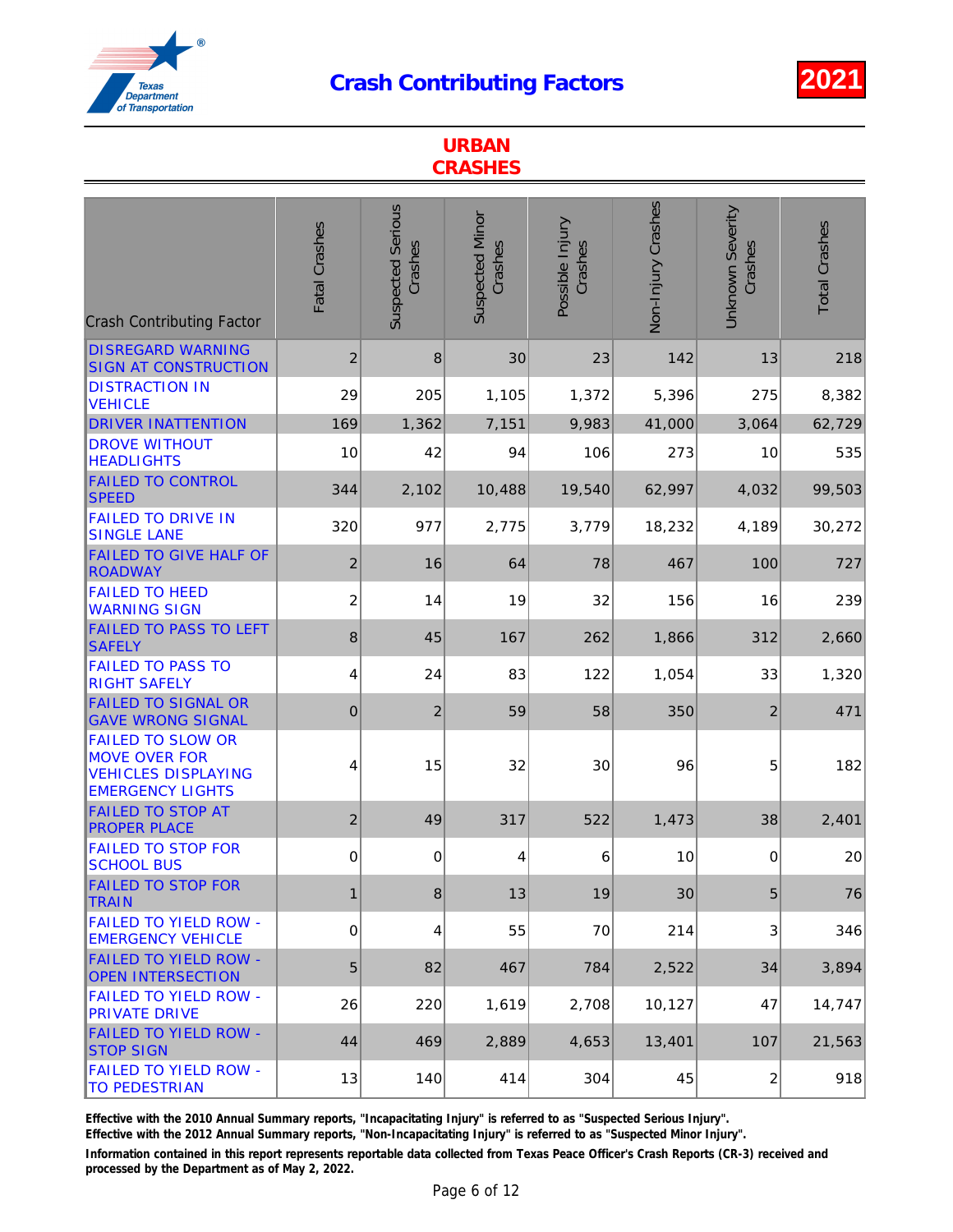

| <b>URBAN</b><br><b>CRASHES</b>                                                |                  |                                     |                                   |                            |                    |                                    |                      |  |  |
|-------------------------------------------------------------------------------|------------------|-------------------------------------|-----------------------------------|----------------------------|--------------------|------------------------------------|----------------------|--|--|
| <b>Crash Contributing Factor</b>                                              | Fatal Crashes    | <b>Suspected Serious</b><br>Crashes | <b>Suspected Minor</b><br>Crashes | Possible Injury<br>Crashes | Non-Injury Crashes | <b>Unknown Severity</b><br>Crashes | <b>Total Crashes</b> |  |  |
| <b>FAILED TO YIELD ROW -</b><br><b>TURN ON RED</b>                            | $\boldsymbol{0}$ | 35                                  | 183                               | 316                        | 1,475              | 9                                  | 2,018                |  |  |
| <b>FAILED TO YIELD ROW -</b><br><b>TURNING LEFT</b>                           | 89               | 686                                 | 4,415                             | 6,154                      | 15,625             | 111                                | 27,080               |  |  |
| <b>FAILED TO YIELD ROW -</b><br><b>YIELD SIGN</b>                             | $\overline{7}$   | 32                                  | 238                               | 346                        | 1,803              | 13                                 | 2,439                |  |  |
| <b>FATIGUED OR ASLEEP</b>                                                     | 21               | 170                                 | 672                               | 755                        | 2,663              | 66                                 | 4,347                |  |  |
| <b>FAULTY EVASIVE ACTION</b>                                                  | 76               | 423                                 | 1,901                             | 2,420                      | 8,783              | 556                                | 14,159               |  |  |
| <b>FIRE IN VEHICLE</b>                                                        | 0                | 1                                   | 7                                 | 3                          | 144                | 12                                 | 167                  |  |  |
| <b>FLEEING OR EVADING</b><br><b>POLICE</b>                                    | 35               | 118                                 | 253                               | 236                        | 784                | 143                                | 1,569                |  |  |
| <b>FOLLOWED TOO CLOSELY</b>                                                   | 8                | 175                                 | 1,717                             | 3,636                      | 11,847             | 107                                | 17,490               |  |  |
| <b>HAD BEEN DRINKING</b>                                                      | 104              | 392                                 | 989                               | 848                        | 3,671              | 440                                | 6,444                |  |  |
| <b>HANDICAPPED DRIVER</b><br>(EXPLAIN IN NARRATIVE)                           | $\overline{2}$   | 5                                   | 27                                | 58                         | 81                 | 6                                  | 179                  |  |  |
| <b>ILL (EXPLAIN IN</b><br>NARRATIVE)                                          | 33               | 166                                 | 534                               | 848                        | 683                | 43                                 | 2,307                |  |  |
| <b>IMPAIRED VISIBILITY</b><br>(EXPLAIN IN NARRATIVE)                          | 16               | 74                                  | 301                               | 349                        | 1,175              | 15                                 | 1,930                |  |  |
| <b>IMPROPER START FROM</b><br><b>PARKED POSITION</b>                          | $\overline{2}$   | $\overline{4}$                      | 48                                | 186                        | 713                | 16                                 | 969                  |  |  |
| <b>LOAD NOT SECURED</b>                                                       | 3                | 14                                  | 54                                | 61                         | 751                | 18                                 | 901                  |  |  |
| <b>OPENED DOOR INTO</b><br><b>TRAFFIC LANE</b>                                | $\overline{2}$   | $\overline{2}$                      | 6                                 | 13                         | 97                 | 5                                  | 125                  |  |  |
| <b>OVERSIZED VEHICLE OR</b><br><b>LOAD</b>                                    | $\overline{c}$   | 1                                   | 10                                | 6                          | 279                | 39                                 | 337                  |  |  |
| <b>OVERTAKE AND PASS</b><br><b>INSUFFICIENT</b><br><b>CLEARANCE</b>           | 3                | 11                                  | 45                                | 66                         | 602                | 24                                 | 751                  |  |  |
| <b>PARKED AND FAILED TO</b><br><b>SET BRAKES</b>                              | 0                | $\overline{2}$                      | 17                                | 10                         | 76                 | 30                                 | 135                  |  |  |
| <b>PARKED IN TRAFFIC LANE</b>                                                 | 20               | 40                                  | 108                               | 134                        | 410                | 21                                 | 733                  |  |  |
| <b>PARKED WITHOUT</b><br><b>LIGHTS</b>                                        | 1                | 5                                   | 13                                | 11                         | 25                 | 1                                  | 56                   |  |  |
| <b>PASSED IN NO PASSING</b><br><b>LANE</b>                                    | $\overline{2}$   | 15                                  | 50                                | 59                         | 393                | $\overline{2}$                     | 521                  |  |  |
| <b>PASSED ON RIGHT</b><br><b>SHOULDER</b>                                     | 2                | 10                                  | 58                                | 70                         | 401                | 4                                  | 545                  |  |  |
| <b>PEDESTRIAN FAILED TO</b><br><b>YIELD RIGHT OF WAY TO</b><br><b>VEHICLE</b> | 373              | 504                                 | 554                               | 326                        | 105                | 2                                  | 1,864                |  |  |

Effective with the 2010 Annual Summary reports, "Incapacitating Injury" is referred to as "Suspected Serious Injury".

Effective with the 2012 Annual Summary reports, "Non-Incapacitating Injury" is referred to as "Suspected Minor Injury".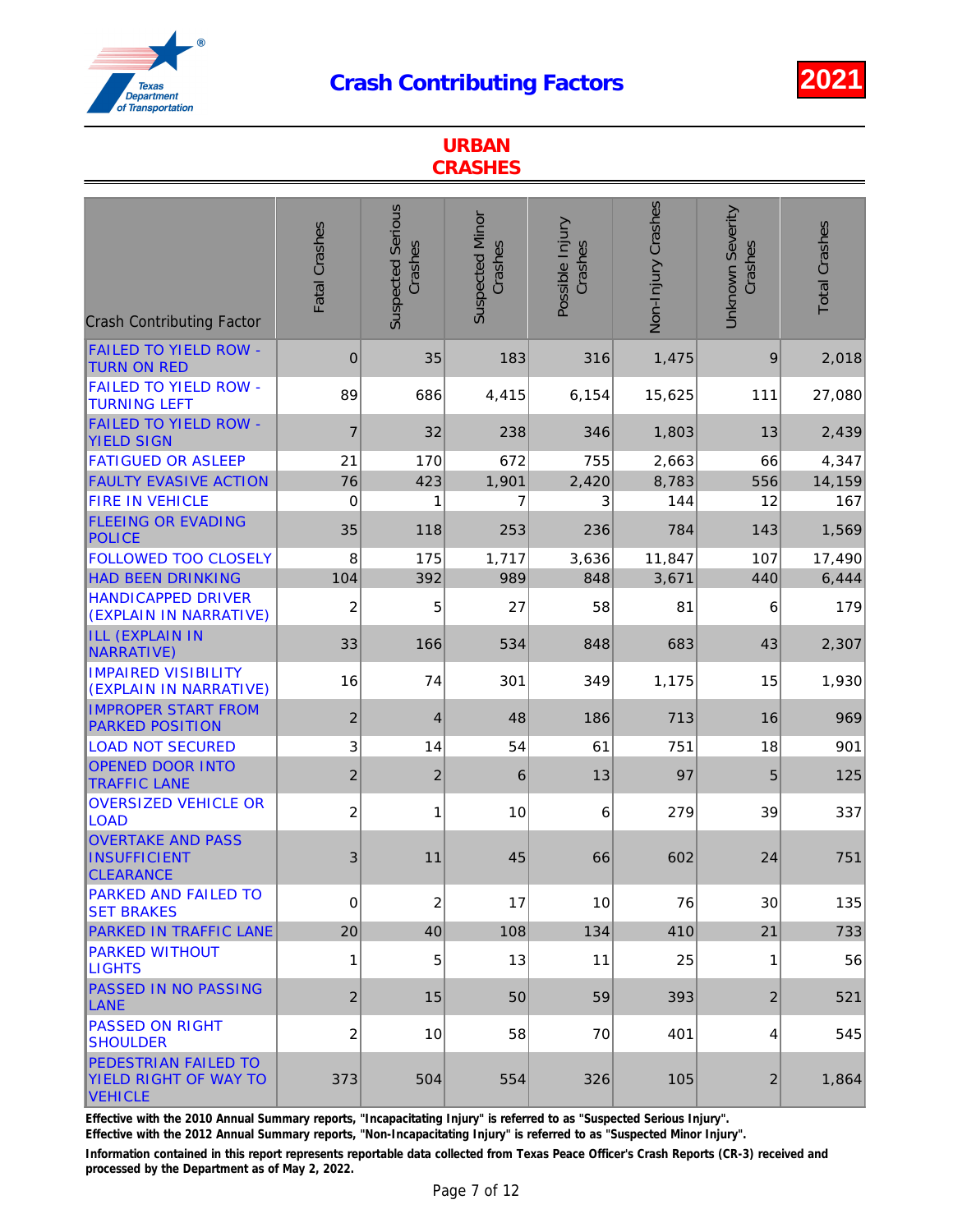

| <b>URBAN</b><br><b>CRASHES</b>                                                      |                |                                     |                                   |                            |                    |                                    |                      |  |  |
|-------------------------------------------------------------------------------------|----------------|-------------------------------------|-----------------------------------|----------------------------|--------------------|------------------------------------|----------------------|--|--|
| <b>Crash Contributing Factor</b>                                                    | Fatal Crashes  | <b>Suspected Serious</b><br>Crashes | <b>Suspected Minor</b><br>Crashes | Possible Injury<br>Crashes | Non-Injury Crashes | <b>Unknown Severity</b><br>Crashes | <b>Total Crashes</b> |  |  |
| <b>ROAD RAGE</b>                                                                    | $\overline{2}$ | 26                                  | 107                               | 140                        | 906                | 18                                 | 1,199                |  |  |
| <b>SPEEDING - (OVERLIMIT)</b><br><b>TAKING MEDICATION</b><br>(EXPLAIN IN NARRATIVE) | 194<br>5       | 227<br>5                            | 334<br>37                         | 309<br>45                  | 688<br>83          | 93<br>1                            | 1,845<br>176         |  |  |
| <b>TURNED IMPROPERLY -</b><br><b>CUT CORNER ON LEFT</b>                             | $\Omega$       | 10                                  | 70                                | 131                        | 1,147              | 47                                 | 1,405                |  |  |
| <b>TURNED IMPROPERLY -</b><br><b>WIDE RIGHT</b>                                     | 4              | 19                                  | 197                               | 314                        | 2,319              | 138                                | 2,991                |  |  |
| <b>TURNED IMPROPERLY -</b><br><b>WRONG LANE</b>                                     | $\overline{7}$ | 59                                  | 391                               | 790                        | 4,074              | 41                                 | 5,362                |  |  |
| <b>TURNED WHEN UNSAFE</b>                                                           | 25             | 175                                 | 912                               | 1,137                      | 5,046              | 335                                | 7,630                |  |  |
| <b>UNDER INFLUENCE -</b><br><b>ALCOHOL</b>                                          | 304            | 653                                 | 1,722                             | 1,654                      | 5,916              | 412                                | 10,661               |  |  |
| <b>UNDER INFLUENCE -</b><br><b>DRUG</b>                                             | 170            | 172                                 | 351                               | 420                        | 1,065              | 56                                 | 2,234                |  |  |
| <b>UNSAFE SPEED</b>                                                                 | 176            | 617                                 | 1,743                             | 1,926                      | 7,301              | 1,037                              | 12,800               |  |  |
| <b>WRONG SIDE -</b><br><b>APPROACH OR</b><br><b>INTERSECTION</b>                    | 9              | 17                                  | 70                                | 65                         | 196                | 12                                 | 369                  |  |  |
| <b>WRONG SIDE - NOT</b><br><b>PASSING</b>                                           | 19             | 68                                  | 110                               | 111                        | 309                | 76                                 | 693                  |  |  |
| <b>WRONG WAY - ONE WAY</b><br><b>ROAD</b>                                           | 49             | 65                                  | 149                               | 197                        | 454                | 45                                 | 959                  |  |  |
| <b>OTHER (EXPLAIN IN</b><br><b>NARRATIVE)</b>                                       | 344            | 973                                 | 3,655                             | 4,516                      | 18,365             | 1,890                              | 29,743               |  |  |
| <b>NOT APPLICABLE</b>                                                               | 64             | 375                                 | 2,086                             | 2,565                      | 13,267             | 3,081                              | 21,438               |  |  |

The data in this report represents the number of crashes that had at least one driver reported as having the indicated contributing factor. Crashes can have none or multiple contributing factors. Therefore, the total number of crashes for this report will not equal the total number of crashes statewide.

Effective with the 2010 Annual Summary reports, "Incapacitating Injury" is referred to as "Suspected Serious Injury".

Effective with the 2012 Annual Summary reports, "Non-Incapacitating Injury" is referred to as "Suspected Minor Injury".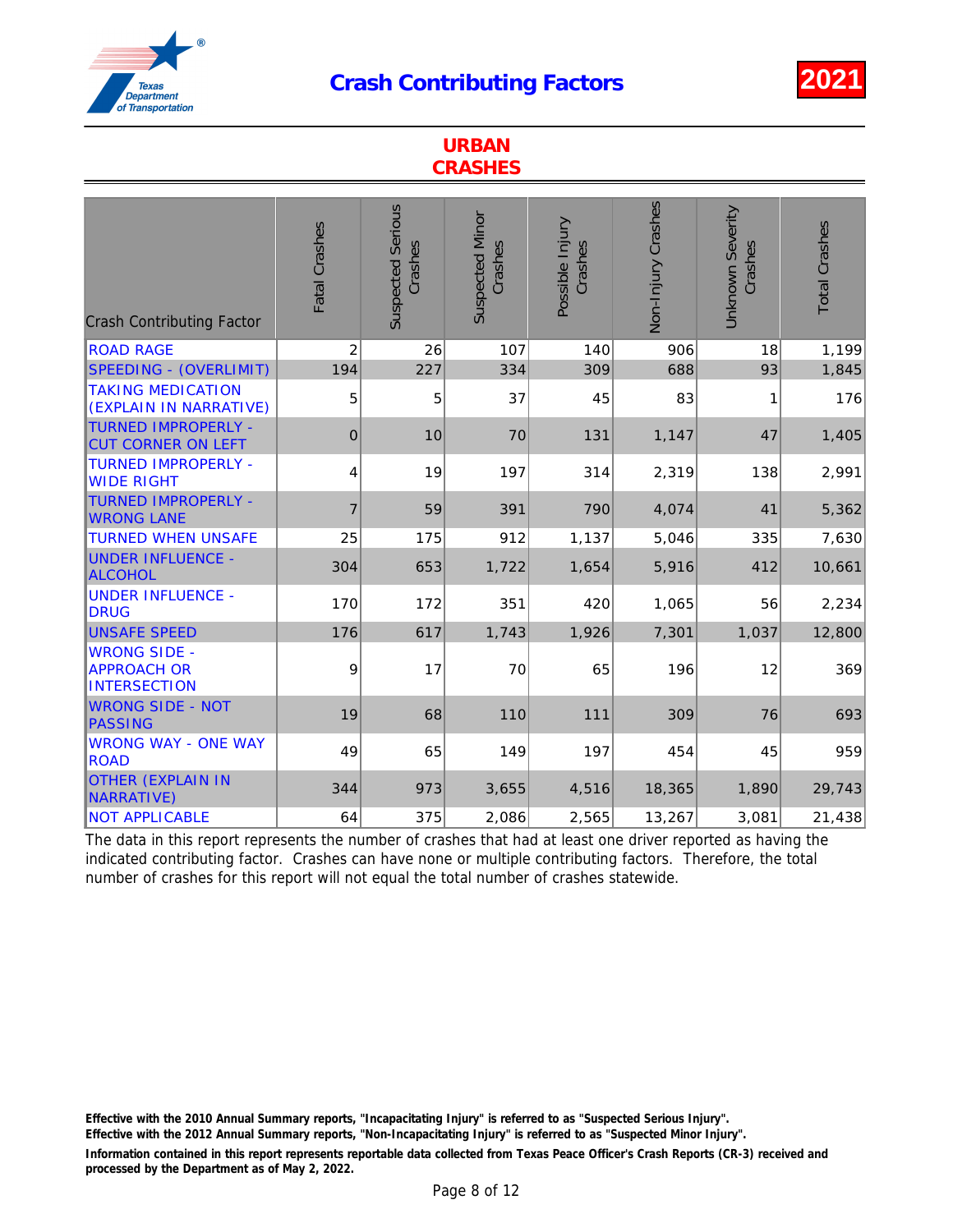

| <b>STATEWIDE</b><br><b>CRASHES</b>                                       |                |                                     |                                   |                            |                    |                                    |                      |  |  |
|--------------------------------------------------------------------------|----------------|-------------------------------------|-----------------------------------|----------------------------|--------------------|------------------------------------|----------------------|--|--|
| <b>Crash Contributing Factor</b>                                         | Fatal Crashes  | <b>Suspected Serious</b><br>Crashes | <b>Suspected Minor</b><br>Crashes | Possible Injury<br>Crashes | Non-Injury Crashes | <b>Unknown Severity</b><br>Crashes | <b>Total Crashes</b> |  |  |
| <b>ANIMAL ON ROAD-</b><br><b>DOMESTIC</b><br><b>ANIMAL ON ROAD- WILD</b> | 10<br>16       | 73<br>174                           | 303<br>527                        | 265<br>438                 | 2,348<br>4,838     | 39<br>62                           | 3,038<br>6,055       |  |  |
| <b>BACKED WITHOUT</b><br><b>SAFETY</b>                                   | 6              | 36                                  | 191                               | 467                        | 7,225              | 1,058                              | 8,983                |  |  |
| <b>CELL/MOBILE DEVICE</b><br><b>USE - OTHER</b>                          | 16             | 67                                  | 224                               | 256                        | 947                | 14                                 | 1,524                |  |  |
| <b>CELL/MOBILE DEVICE</b><br><b>USE - TALKING</b>                        | 4              | 28                                  | 79                                | 97                         | 318                | 7                                  | 533                  |  |  |
| <b>CELL/MOBILE DEVICE</b><br><b>USE - TEXTING</b>                        | 10             | 30                                  | 104                               | 116                        | 517                | $6\phantom{1}$                     | 783                  |  |  |
| <b>CELL/MOBILE DEVICE</b><br><b>USE - UNKNOWN</b>                        | 18             | 36                                  | 139                               | 107                        | 494                | 21                                 | 815                  |  |  |
| <b>CHANGED LANE WHEN</b><br><b>UNSAFE</b>                                | 89             | 494                                 | 2,769                             | 5,031                      | 34,000             | 255                                | 42,638               |  |  |
| <b>DEFECTIVE OR NO</b><br><b>HEADLAMPS</b>                               | 14             | 31                                  | 45                                | 42                         | 102                | 10                                 | 244                  |  |  |
| <b>DEFECTIVE OR NO STOP</b><br>LAMPS                                     | 6              | 4                                   | 16                                | 34                         | 86                 | 3                                  | 149                  |  |  |
| <b>DEFECTIVE OR NO TAIL</b><br><b>LAMPS</b>                              | 7              | 20                                  | 34                                | 30                         | 80                 | 5                                  | 176                  |  |  |
| <b>DEFECTIVE OR NO TURN</b><br><b>SIGNAL LAMPS</b>                       | 5              | $\mathbf{1}$                        | 12                                | 17                         | 65                 | $\overline{4}$                     | 104                  |  |  |
| <b>DEFECTIVE OR NO</b><br><b>TRAILER BRAKES</b>                          | 4              | 10                                  | 19                                | 15                         | 103                | $\overline{2}$                     | 153                  |  |  |
| <b>DEFECTIVE OR NO</b><br><b>VEHICLE BRAKES</b>                          | 14             | 86                                  | 410                               | 581                        | 1,850              | 32                                 | 2,973                |  |  |
| <b>DEFECTIVE OR SLICK</b><br><b>TIRES</b>                                | 77             | 167                                 | 515                               | 511                        | 2,772              | 66                                 | 4,108                |  |  |
| <b>DEFECTIVE STEERING</b><br><b>MECHANISM</b>                            | $\overline{7}$ | 47                                  | 200                               | 209                        | 918                | 27                                 | 1,408                |  |  |
| <b>DEFECTIVE TRAILER</b><br><b>HITCH</b>                                 | 2              | 4                                   | 10                                | 8                          | 178                | 5                                  | 207                  |  |  |
| <b>DISABLED IN TRAFFIC</b><br><b>LANE</b>                                | 60             | 127                                 | 261                               | 318                        | 893                | 28                                 | 1,687                |  |  |
| <b>DISREGARD STOP AND</b><br><b>GO SIGNAL</b>                            | 124            | 757                                 | 3,702                             | 5,639                      | 11,502             | 157                                | 21,881               |  |  |
| <b>DISREGARD STOP SIGN</b><br><b>OR LIGHT</b>                            | 98             | 554                                 | 2,313                             | 2,981                      | 8,598              | 287                                | 14,831               |  |  |
| <b>DISREGARD TURN MARKS</b><br><b>AT INTERSECTION</b>                    | 0              | 23                                  | 137                               | 234                        | 1,978              | 24                                 | 2,396                |  |  |

Effective with the 2010 Annual Summary reports, "Incapacitating Injury" is referred to as "Suspected Serious Injury".

Effective with the 2012 Annual Summary reports, "Non-Incapacitating Injury" is referred to as "Suspected Minor Injury".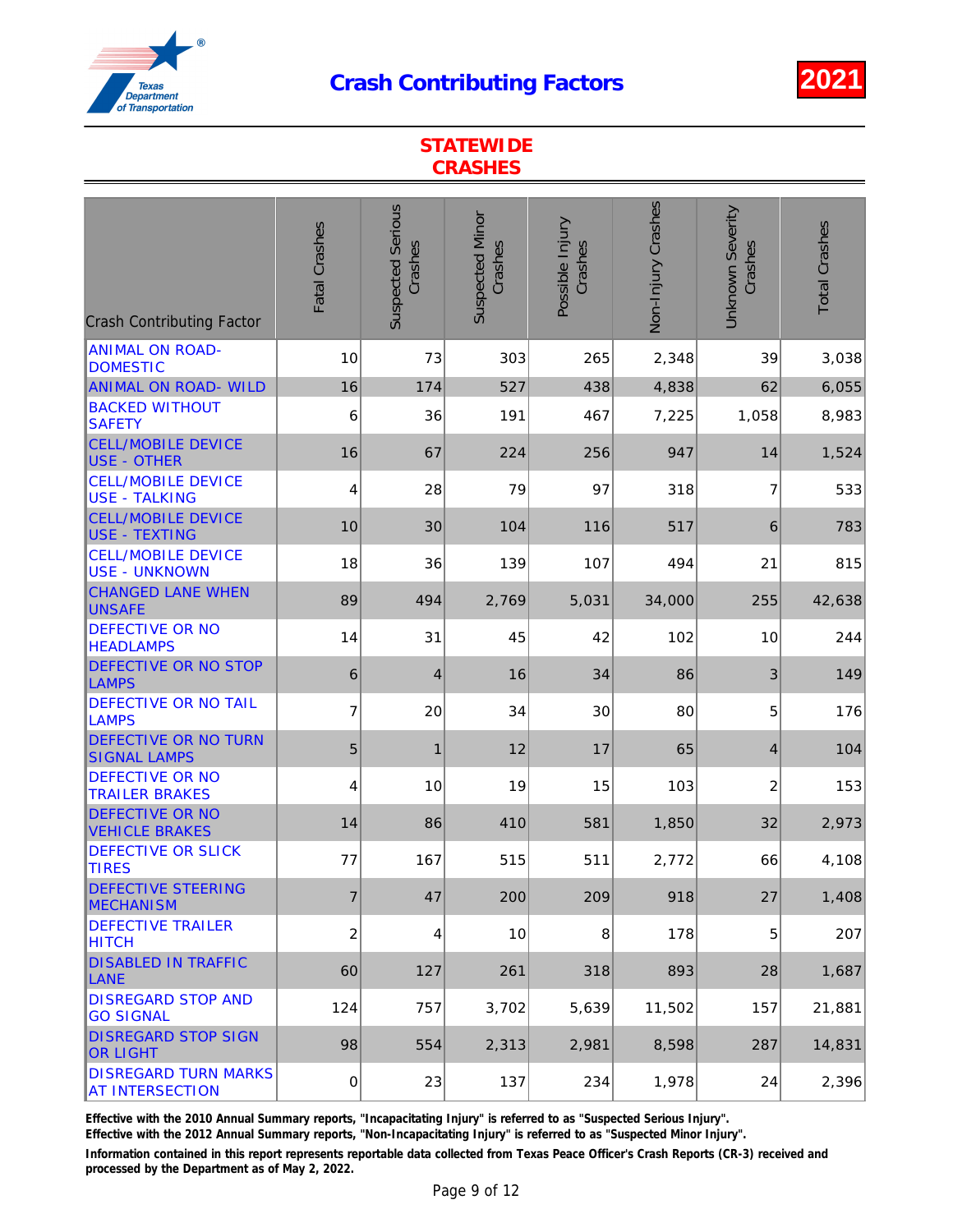

|                                                                                                           | <b>STATEWIDE</b><br><b>CRASHES</b> |                                     |                                   |                            |                    |                                    |                      |  |  |  |
|-----------------------------------------------------------------------------------------------------------|------------------------------------|-------------------------------------|-----------------------------------|----------------------------|--------------------|------------------------------------|----------------------|--|--|--|
| <b>Crash Contributing Factor</b>                                                                          | Fatal Crashes                      | <b>Suspected Serious</b><br>Crashes | <b>Suspected Minor</b><br>Crashes | Possible Injury<br>Crashes | Non-Injury Crashes | <b>Unknown Severity</b><br>Crashes | <b>Total Crashes</b> |  |  |  |
| <b>DISREGARD WARNING</b><br><b>SIGN AT CONSTRUCTION</b>                                                   | 4                                  | 15                                  | 43                                | 35                         | 208                | 18                                 | 323                  |  |  |  |
| <b>DISTRACTION IN</b><br><b>VEHICLE</b>                                                                   | 73                                 | 392                                 | 1,628                             | 1,870                      | 8,207              | 366                                | 12,536               |  |  |  |
| <b>DRIVER INATTENTION</b>                                                                                 | 291                                | 2,060                               | 9,387                             | 12,227                     | 55,061             | 3,679                              | 82,705               |  |  |  |
| <b>DROVE WITHOUT</b><br><b>HEADLIGHTS</b>                                                                 | 26                                 | 67                                  | 124                               | 138                        | 373                | 16                                 | 744                  |  |  |  |
| <b>FAILED TO CONTROL</b><br><b>SPEED</b>                                                                  | 554                                | 3,228                               | 14,096                            | 24,062                     | 87,270             | 4,915                              | 134,125              |  |  |  |
| <b>FAILED TO DRIVE IN</b><br><b>SINGLE LANE</b>                                                           | 836                                | 2,114                               | 4,666                             | 5,508                      | 27,277             | 5,342                              | 45,743               |  |  |  |
| <b>FAILED TO GIVE HALF OF</b><br><b>ROADWAY</b>                                                           | 10                                 | 54                                  | 150                               | 150                        | 1,069              | 111                                | 1,544                |  |  |  |
| <b>FAILED TO HEED</b><br><b>WARNING SIGN</b>                                                              | 11                                 | 49                                  | 49                                | 60                         | 331                | 28                                 | 528                  |  |  |  |
| <b>FAILED TO PASS TO LEFT</b><br><b>SAFELY</b>                                                            | 20                                 | 97                                  | 296                               | 386                        | 2,898              | 384                                | 4,081                |  |  |  |
| <b>FAILED TO PASS TO</b><br><b>RIGHT SAFELY</b>                                                           | 6                                  | 33                                  | 119                               | 152                        | 1,419              | 42                                 | 1,771                |  |  |  |
| <b>FAILED TO SIGNAL OR</b><br><b>GAVE WRONG SIGNAL</b>                                                    | $\overline{0}$                     | 10                                  | 90                                | 81                         | 589                | 4                                  | 774                  |  |  |  |
| <b>FAILED TO SLOW OR</b><br><b>MOVE OVER FOR</b><br><b>VEHICLES DISPLAYING</b><br><b>EMERGENCY LIGHTS</b> | 6                                  | 21                                  | 49                                | 37                         | 142                | 5                                  | 260                  |  |  |  |
| <b>FAILED TO STOP AT</b><br><b>PROPER PLACE</b>                                                           | 5                                  | 65                                  | 412                               | 595                        | 1,920              | 49                                 | 3,046                |  |  |  |
| <b>FAILED TO STOP FOR</b><br><b>SCHOOL BUS</b>                                                            | 0                                  | 1                                   | 6                                 | 9                          | 26                 | 0                                  | 42                   |  |  |  |
| <b>FAILED TO STOP FOR</b><br><b>TRAIN</b>                                                                 | $\overline{7}$                     | 11                                  | 25                                | 26                         | 51                 | 9                                  | 129                  |  |  |  |
| <b>FAILED TO YIELD ROW -</b><br><b>EMERGENCY VEHICLE</b>                                                  | 0                                  | 8                                   | 69                                | 86                         | 273                | 4                                  | 440                  |  |  |  |
| <b>FAILED TO YIELD ROW -</b><br><b>OPEN INTERSECTION</b>                                                  | 13                                 | 133                                 | 644                               | 985                        | 3,753              | 45                                 | 5,573                |  |  |  |
| <b>FAILED TO YIELD ROW -</b><br><b>PRIVATE DRIVE</b>                                                      | 48                                 | 324                                 | 1,970                             | 3,196                      | 13,235             | 67                                 | 18,840               |  |  |  |
| <b>FAILED TO YIELD ROW -</b><br><b>STOP SIGN</b>                                                          | 139                                | 899                                 | 4,003                             | 5,819                      | 18,164             | 143                                | 29,167               |  |  |  |
| <b>FAILED TO YIELD ROW -</b><br><b>TO PEDESTRIAN</b>                                                      | 14                                 | 159                                 | 468                               | 327                        | 64                 | 4                                  | 1,036                |  |  |  |

Effective with the 2010 Annual Summary reports, "Incapacitating Injury" is referred to as "Suspected Serious Injury".

Effective with the 2012 Annual Summary reports, "Non-Incapacitating Injury" is referred to as "Suspected Minor Injury".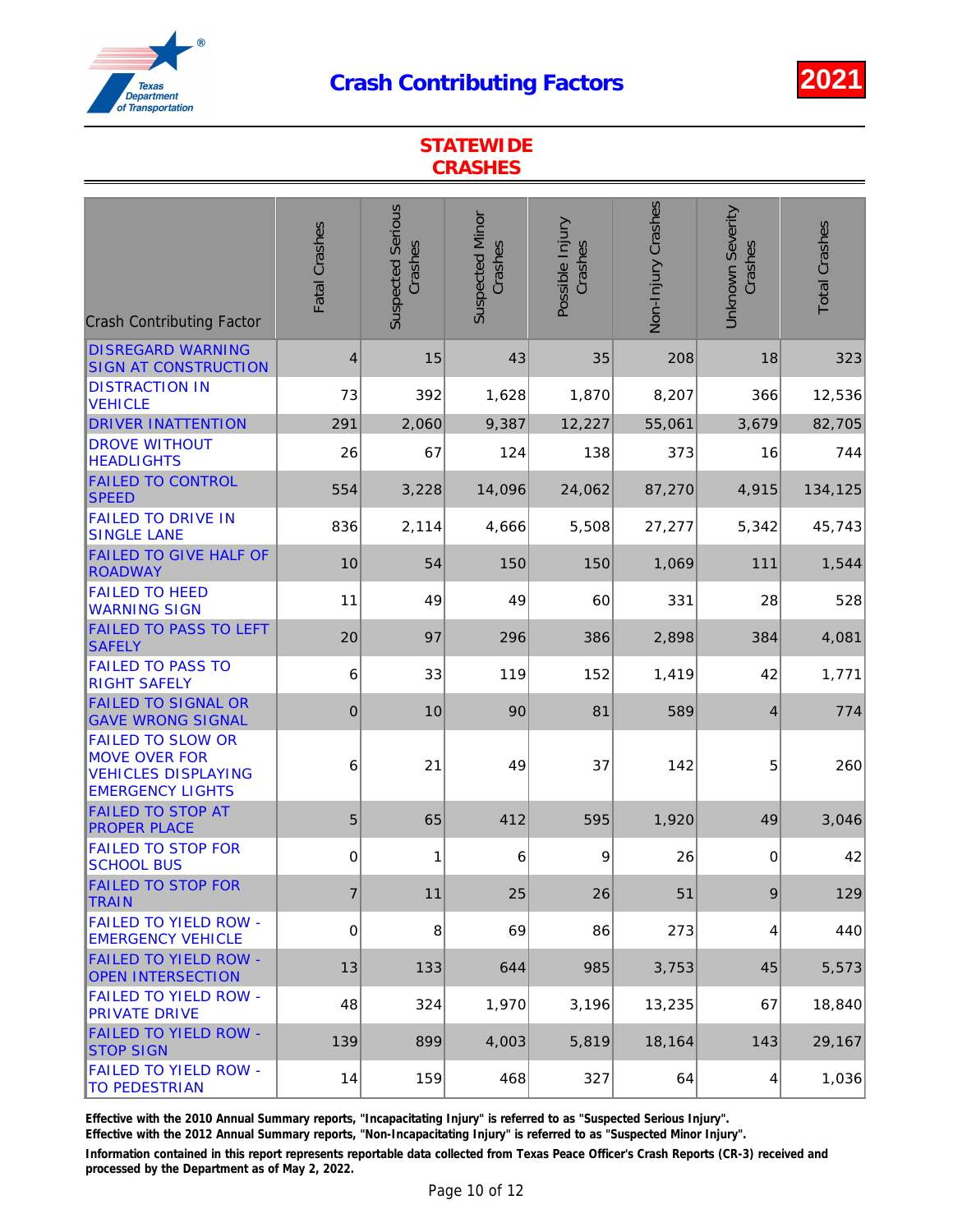

| <b>STATEWIDE</b><br><b>CRASHES</b>                              |               |                                     |                                   |                            |                    |                                    |                      |  |  |
|-----------------------------------------------------------------|---------------|-------------------------------------|-----------------------------------|----------------------------|--------------------|------------------------------------|----------------------|--|--|
| <b>Crash Contributing Factor</b>                                | Fatal Crashes | <b>Suspected Serious</b><br>Crashes | <b>Suspected Minor</b><br>Crashes | Possible Injury<br>Crashes | Non-Injury Crashes | <b>Unknown Severity</b><br>Crashes | <b>Total Crashes</b> |  |  |
| <b>FAILED TO YIELD ROW -</b><br><b>TURN ON RED</b>              | 1             | 47                                  | 214                               | 366                        | 1,926              | 14                                 | 2,568                |  |  |
| <b>FAILED TO YIELD ROW -</b><br><b>TURNING LEFT</b>             | 145           | 1,008                               | 5,330                             | 7,237                      | 19,944             | 149                                | 33,813               |  |  |
| <b>FAILED TO YIELD ROW -</b><br><b>YIELD SIGN</b>               | 25            | 74                                  | 356                               | 473                        | 2,372              | 17                                 | 3,317                |  |  |
| <b>FATIGUED OR ASLEEP</b>                                       | 139           | 525                                 | 1,385                             | 1,327                      | 5,337              | 135                                | 8,848                |  |  |
| <b>FAULTY EVASIVE ACTION</b>                                    | 243           | 895                                 | 2,929                             | 3,301                      | 13,379             | 713                                | 21,460               |  |  |
| <b>FIRE IN VEHICLE</b>                                          | 1             | 1                                   | 9                                 | 6                          | 345                | 17                                 | 379                  |  |  |
| <b>FLEEING OR EVADING</b><br><b>POLICE</b>                      | 65            | 189                                 | 351                               | 321                        | 1,142              | 202                                | 2,270                |  |  |
| <b>FOLLOWED TOO CLOSELY</b>                                     | 14            | 237                                 | 1,985                             | 4,041                      | 14,308             | 139                                | 20,724               |  |  |
| <b>HAD BEEN DRINKING</b>                                        | 212           | 693                                 | 1,443                             | 1,179                      | 4,965              | 612                                | 9,104                |  |  |
| <b>HANDICAPPED DRIVER</b><br>(EXPLAIN IN NARRATIVE)             | 5             | 8                                   | 47                                | 71                         | 117                | 7                                  | 255                  |  |  |
| ILL (EXPLAIN IN<br>NARRATIVE)                                   | 87            | 308                                 | 810                               | 1,241                      | 1,094              | 57                                 | 3,597                |  |  |
| <b>IMPAIRED VISIBILITY</b><br>(EXPLAIN IN NARRATIVE)            | 64            | 168                                 | 520                               | 546                        | 2,144              | 30                                 | 3,472                |  |  |
| <b>IMPROPER START FROM</b><br><b>PARKED POSITION</b>            | 3             | 6                                   | 74                                | 218                        | 963                | 22                                 | 1,286                |  |  |
| <b>LOAD NOT SECURED</b>                                         | 5             | 21                                  | 87                                | 86                         | 1,260              | 25                                 | 1,484                |  |  |
| <b>OPENED DOOR INTO</b><br><b>TRAFFIC LANE</b>                  | 3             | 5                                   | 10                                | 15                         | 127                | $\overline{7}$                     | 167                  |  |  |
| <b>OVERSIZED VEHICLE OR</b><br><b>LOAD</b>                      | 8             | 4                                   | 13                                | 15                         | 462                | 48                                 | 550                  |  |  |
| <b>OVERTAKE AND PASS</b><br>INSUFFICIENT<br><b>CLEARANCE</b>    | 15            | 33                                  | 65                                | 87                         | 815                | 29                                 | 1,044                |  |  |
| <b>PARKED AND FAILED TO</b><br><b>SET BRAKES</b>                | 0             | 2                                   | 23                                | 12                         | 114                | 38                                 | 189                  |  |  |
| <b>PARKED IN TRAFFIC LANE</b>                                   | 41            | 66                                  | 158                               | 189                        | 659                | 34                                 | 1,147                |  |  |
| <b>PARKED WITHOUT</b><br><b>LIGHTS</b>                          | 2             | 6                                   | 23                                | 16                         | 68                 | 2                                  | 117                  |  |  |
| <b>PASSED IN NO PASSING</b><br><b>LANE</b>                      | 25            | 79                                  | 128                               | 121                        | 889                | 8                                  | 1,250                |  |  |
| <b>PASSED ON RIGHT</b><br><b>SHOULDER</b>                       | 9             | 16                                  | 91                                | 96                         | 658                | 4                                  | 874                  |  |  |
| <b>PEDESTRIAN FAILED TO</b><br>YIELD RIGHT OF WAY TO<br>VEHICLE | 543           | 641                                 | 659                               | 376                        | 157                | 3                                  | 2,379                |  |  |

Effective with the 2010 Annual Summary reports, "Incapacitating Injury" is referred to as "Suspected Serious Injury".

Effective with the 2012 Annual Summary reports, "Non-Incapacitating Injury" is referred to as "Suspected Minor Injury".